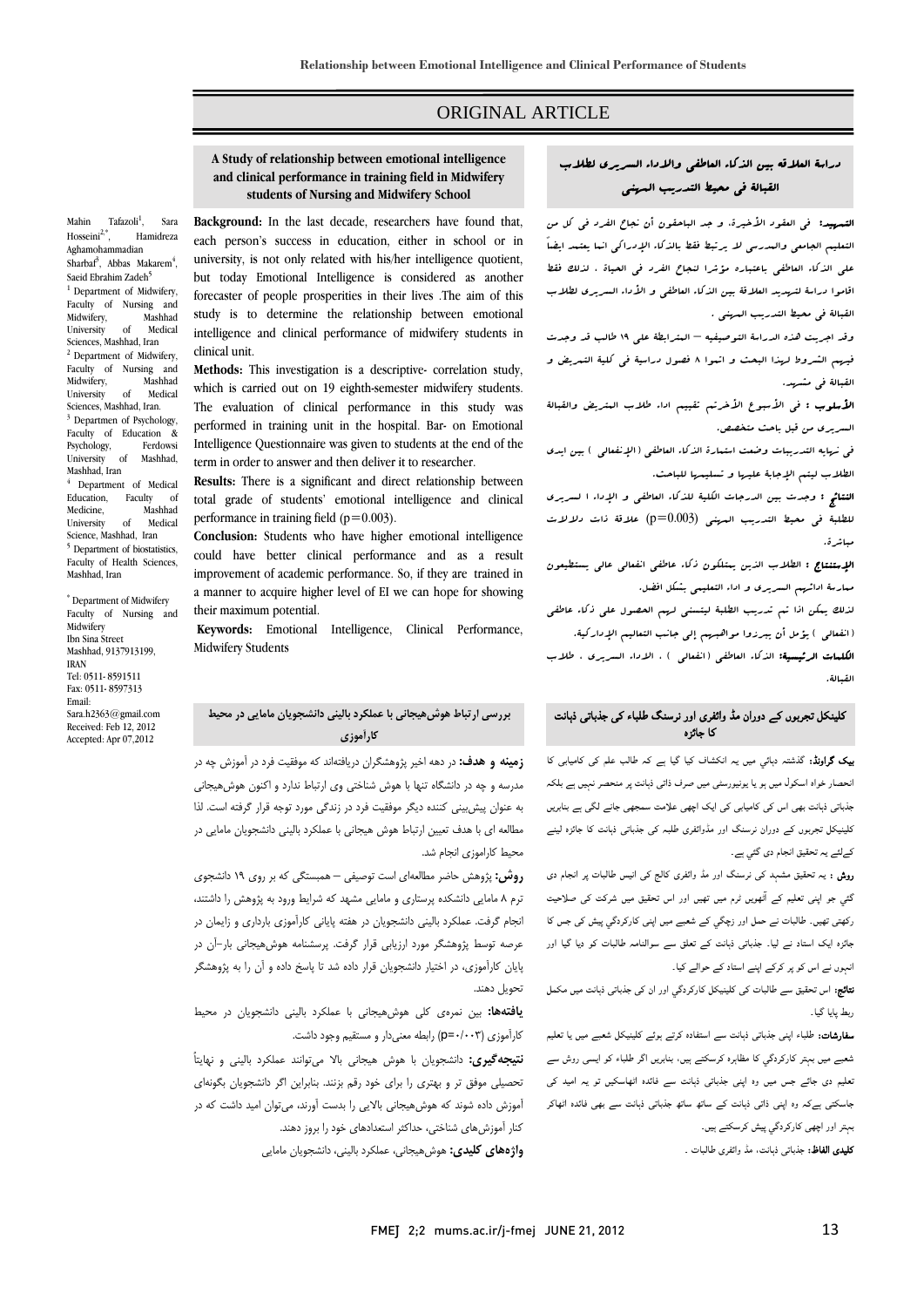#### **INTRODUCTION**

 Educational status of any country depends on scientific knowledge and the ability and capabilities of students and is using new scientific methods is one way of approaching this goal that can provide suitable areas for the flourishing of individuals' talents. Therefore, this important step should be generally inclusive. Evaluating and assessing mental abilities considered as part of the main task of those involved (1).

considered as part ot the main task ot those involved (1).<br>Medical science workers, in health services, are responsible for the common health, and provide services that can lead to maintain the common health and well being. Toward playing this role, it is necessary, not only to have enough knowledge, but also professional skills (2).

knowledge, but also protessional skills (2).<br>Midwifery profession is involved in clinical judgments that have direct effect on mother and fetal health (3). However, one of the ways to provide good health services is to train skilled and competent midwives. Therefore, it is necessary for midwifery students who are ready to enter the health care systems soon, to be skilled at the highest level (4).

The finding of Nekoei and et al.'s research  $(1381)$  shows that, nursing and midwifery students, in their last year of education, that have passed most of their theoretical and practical courses, were not able to decide independently in clinical unit (5).

In the research of Hadizadeh and et al. (1385), the findings indicated that nursing and midwifery students that have been educated recently, did not have enough practical skills to utilize in clinical environments in spite of having good<br>theoretical information, and were mostly weak at problem to utilize in clinical environments in spite of having good solving processes (6).

 Nursing and midwifery students, experience a high level of stress in their workplace. This stress not only can cause students. Nursing and midwifery students experience a high level of stress in clinical unit as well as educational educational downfall, but also may lead to anxiety for environment (7).

 Acquiring the necessary skills to encounter with clinical In addition, it is necessary to investigate the effective factors on students' performances and their dominance on certain situations, and the way of managing that situation is essential. skills (8).

 In the last decade, researchers have found out that each is not only related to his/her intelligence quotient, but today Emotional Intelligence is considered as another forecaster of person's success in education, either in school or in university, people's prosperities in their lives (9-10).

Golman claimed that, 20% of individuals' success in the depends on their emotional intelligence (11). Gardner also believes that there is not a single integrated intelligence that can guarantee success in life, but there is a wide range of miemgence mat caused a person's success in different areas.<br>This problem exists in our educational system that emotional intelligence, the set of attributes that are important in determining the fate of individuals, is ignored; because the social and emotional skills and competencies are factors of future is predicted with cognitive intelligent and 80% of it intelligence that caused a person's success in different areas. determining and influencing academic success (12).

 Emotional intelligence is the latest evolution in the relationship between thinking and emotion. This term was

 by Salòvay and Mayer in 1990, as an ability to identify, assess, and control the emotions of oneself and others; acceptance of other people's perspectives, control of social<br>relationships  $(11.13)$ introduced as a form of social intelligence for the first time relationships (11-13)

 Bar-On expressed emotional intelligence as a set of skills, aptitudes, and non- cognitive abilities, which can improve the person's abilities in fighting against pressures, and is one of the important factors in determination of the person's prosperity, and affects person's psychological health. Emotional intelligence and emotional skills growth during time, changing during the life, and can be improved by education and utilization of reformation environmental felicities. Therefore, emotional intelligence programs, such as remedial techniques (13).

 Several studies were carried out on first – year physiology students in one of the Canadian Universities, the results showed that emotional intelligence of students who higher than the comparison group that gained low scores achieved high scores in the final exam, were significantly  $(14)$ .

 On the other hand, in Joseph Talarico & et al.'s study, there was no relationship between emotional intelligence and students' performances, in clinical situations (15).

Briefly, it can be assume that deficiency in the parameters of emotional intelligence has an extremely important effect on students' performance. Additionally, in spite of medical sciences, there are a few number of researches which have been done about factors which are related to emphasis on discussion of emotional intelligence in success in medical sciences (16).

 This research was carried out to realize the relationship of midwifery students in clinical unit to recognize the defects of the existing situation or educational problems. However, in the next educational planning, by reinforcing students' emotional intelligence, the background should needs of the people referring them, provide their services to develop the health level in families and society by using between emotional intelligence and clinical performance be in a way that the midwifery students can determine the these trainings in future as society – oriented midwives,.

Ι

#### **METHODS**

 This research is accomplished by descriptive- correlation method, with one group and two variables in 2010. After the approval of the research at the Research Committee on getting an introduction from nursing and midwifery  $i<sub>n</sub>$  Mashhad and getting the justification of the manager of that hospital, the coordination made with the manager of research, because of the smallness of the population, the research, because of the smallness of the population, the samples were adapted to the population, and sampling implemented according to capitation method. All the eighth semester midwifery students  $(n=19)$  were chosen Education in Mashhad University of Medical Sciences, school, and delivering to Ommul-Banin Hospital maternity ward, the researchers started sampling. In this as the samples.

as the samples.<br>The main criteria for entering the research included; passing all the theoretical and practical courses during bachelor period,being interested in participating in the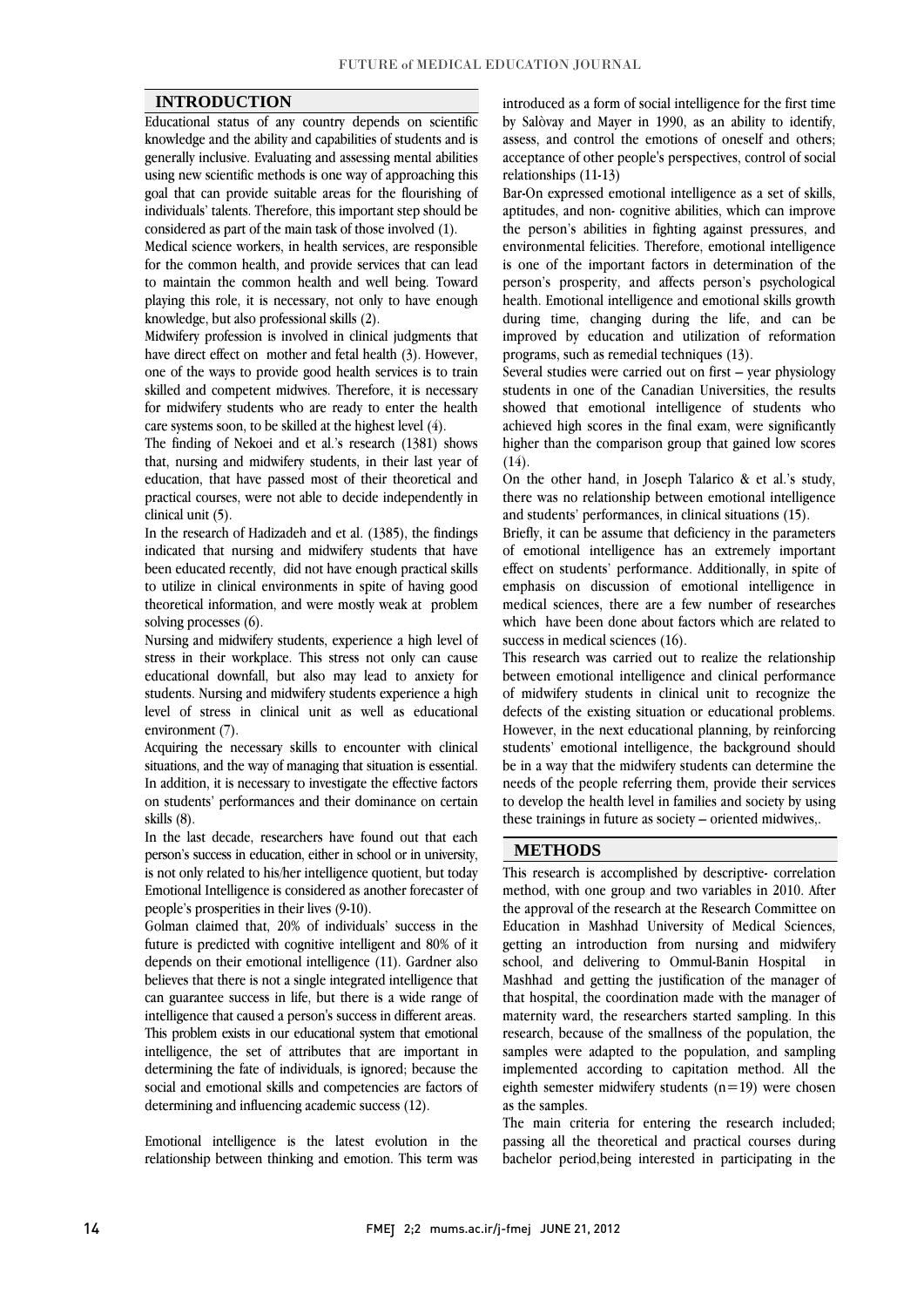study. Students who came from another university as a guest and those who had clinical experience in the maternity ward were excluded from study.

 The instruments of the research involved, students' performance demographics (personal traits ) form, Bar – On's emotional intelligence questionnaire, students' assessment in maternity ward form.

 In this research, Bar – On's emotional intelligence standardized in Iran, was utilized. In this test, in addition to the entire score, 5 ordinal criteria, and 15 sub – components of emotional intelligence were also evaluated. The reliability and consistency of the questionnaire were approved by Densing  $(1,00)$  and Earc  $(1,00)$   $(1,01)$ . The reliability of the questionnaire measured by Alpha – questionnaire, including 90 questionswhich were approved by Dehshiry (1386) and Zare (1384) (17-19). The Chranbach method, and 0.82 approved it.

 Students' performance assessment in maternity ward form was designed by Mashhad nursing and midwifery school in the training field of gestation and labor course. This form involved communication skills, history taking, abdominal- vaginal-pelvic exam, control of first, second, third, and fourth stages of labor, delivery techniques, neonatal knowledge, and appearance specifications. Scoring scale in this form is based on likert. Each student gets scores of 0%, 25%, 50%, 75% and 100% for extremely weak, weak, moderate, good, excellent performance, respectively.<br>Through this form, each student earns a maximum of 40 Î professors, to evaluate the clinical performance of students assessment, episiotomy, high risk pregnancy, theoretical moderate, good, excellent performance, respectively. score, which final score is obtained by dividing by 2.

 Mashhad nursing and midwifery school professors confirmed the validity of the performance assessment form. ہ<br>م approved by the accordance between observers with  $r=0.89$ However, the reliability of the assessment form was  $r=0.89$ .

 Researchers in the last week of training field of gestation and labor course, was present in the environment and assessed each student's chinear performance carefully. On<br>the last day, the researcher and the trainer in maternity ward determined each student's score, by utilizing the assessed each student's clinical performance carefully. On performance assessment form.

 To assess students' emotional intelligence, Bar – On's students on the last day of training field to answer the questions carefully, and then deliver it to researcher. After the addition and encoding of the data, SPSS v14 software utilized to analyze the data. We used Pearson correlation student performance. All tests were 2- tailed and were set emotional intelligence questionnaire was delivered to the coefficient to examine the relationship between EI and at  $P \leq 0.05$  to test statical significance.

## **RESULTS**

 The mean of the students' ages was 22.4 years old , and its standard deviation was 0.8 year. The mean score of midwifery student's emotional intelligence was 323.2 which is between minimum 245 to maximum 385.

 students who had higher emotional intelligence, performed better in the clinical unit than others. In other words, there is a direct correlation between these two variables The result of Pearson's correlation test indicated that the



 **Figure 1. The relation between emotional intelligence and students' clinical performance in the training field.** 

 $(r=0.639, p=0.003,$  Figure 1). Among fifteen sub- between components: such as optimism, self-regard and clinical components of EI, there were significant relationship emotional self-awareness with students' performance in training field (table 1).

Amongst live total traits of emotional intelligence, there<br>were significant and direct relationships between interpersonal trait and total mood with students' clinical Amongst five total traits of emotional intelligence, there performance (table 2).

 In our research, there were no relationships between the  $\alpha$  average and the score of theoretical course of gestation and labor with emotional intelligence ( $P=$ total average and the score of theoretical course of 0.913).

 The results of this study indicated that there was no significant relationship between the birth degree on the In addition, there were no significant differences between the scores of emotional intelligence and the rate of the students' interests in education courses of the subjects  $\overline{a}$ rate of emotional intelligence in the subjects,  $(P= 0.483)$ .  $(P= 0.320)$ .

## **DISCUSSION**

 It should be noted that a few number of articles in relation to clinical performance and emotional intelligence limited our discussion.

our discussion.<br>Based on the results of this research, there were direct relationships between the total score of emotional intelligence and students' clinical performance in the training field.

After surveying students' total performances, we could positive and negative dimensions such as weaknesses and strengths (self – regard) and have ability to look at life from a more perspicuous side (optimism) eventually have conclude that students who are able to accept their own better performance in the training field.

better performance in the training field.<br>Knowledgeable people in the case of emotional intelligence introduced emotional self – awareness as the most evident and necessary component. They believed

Ī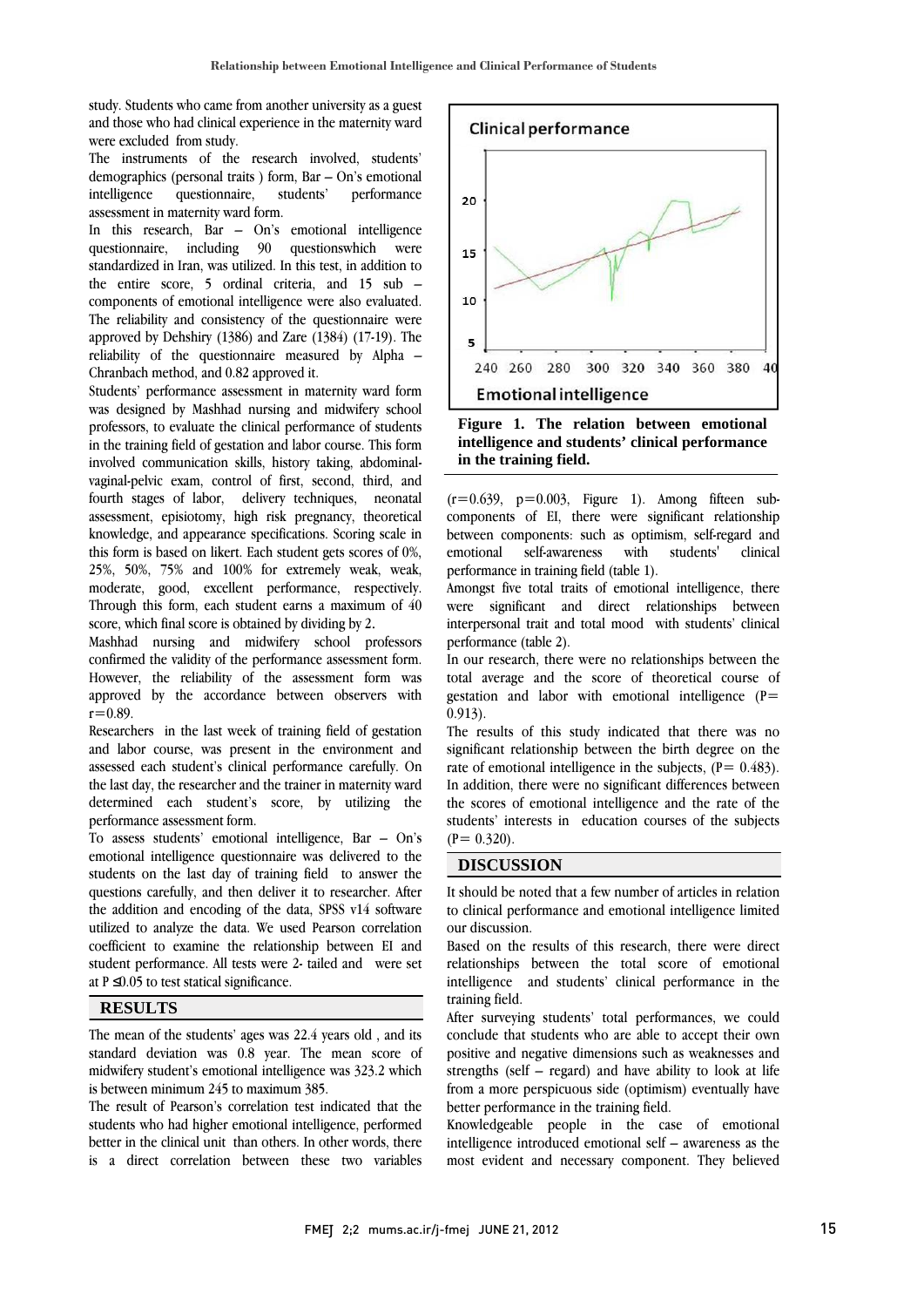| Table 1. relationship between subs – components of emotional intelligence with clinical<br>performance of students in the training field. |                                        |                      |  |
|-------------------------------------------------------------------------------------------------------------------------------------------|----------------------------------------|----------------------|--|
| sub - components of EI                                                                                                                    | Clinical performance in training field |                      |  |
|                                                                                                                                           | $\mathbf{r}$                           | P Value              |  |
| Problem Solving (PS)                                                                                                                      | 0.612                                  | 0.050                |  |
| Happiness (HP)                                                                                                                            | 0.335                                  | 0.161                |  |
| Independence (IN)                                                                                                                         | 0.334                                  | 0.162                |  |
| Stress Tolerance (ST)                                                                                                                     | 0.381                                  | 0.431                |  |
| Self-Actualization(SA)                                                                                                                    | 0.431                                  | 0.066                |  |
| Emotional self- awareness(ES)                                                                                                             | 0.522                                  | $0.022$ <sup>*</sup> |  |
| <b>Reality Testing (RT)</b>                                                                                                               | 0.327                                  | 0.175                |  |
| Interpersonal relationship(IR)                                                                                                            | 0.108                                  | 0.659                |  |
| Optimism (OP)                                                                                                                             | 0.762                                  | $0.000*$             |  |
| Self-regard (SR)                                                                                                                          | 0.610                                  | $0.006*$             |  |
| Impulse Control (IC)                                                                                                                      | $-0.50$                                | 0.838                |  |
| Flexibility (FL)                                                                                                                          | 0.150                                  | 0.540                |  |
| Social Responsibility (SR)                                                                                                                | 0.362                                  | 0.128                |  |
| Empathy(EM)                                                                                                                               | 0.388                                  | 0.100                |  |
| Assertiveness (As)                                                                                                                        | 0.417                                  | 0.750                |  |

EI denotes emotional intelligence.

\* Significant

| Table 2: The relationship between five total traits of emotional intelligence and clinical<br>performance of students. |                                        |                |  |
|------------------------------------------------------------------------------------------------------------------------|----------------------------------------|----------------|--|
| total characteristics of EI                                                                                            | Clinical performance in training field |                |  |
|                                                                                                                        | r                                      | <b>P</b> Value |  |
| inter – personal characteristics                                                                                       | 0.341                                  | 0.154          |  |
| intra – personal characteristics                                                                                       | 0.544                                  | $0.016*$       |  |
| fighting against pressure                                                                                              | 0.456                                  | $0.050*$       |  |
| Coping                                                                                                                 | 0.193                                  | 0.429          |  |
| total mood                                                                                                             | 0.701                                  | $0.001*$       |  |

 $\overline{a}$ 

Ξ

EI denotes emotional intelligence.

\* Significant

 that the people with higher level of self – awareness always have a higher self – esteem and self – confidence than others because they know their abilities (20). In this research as mentioned before there was a direct and significant difference between this component and<br>students' performances students' performances.

 The research of Stratton et al. (2005) that was accomplished on the students of medicine showed that various components of emotional intelligence were effective on students' clinical performances; so there was<br>accordance between the results of these two researches (20) But the research of Talarico and et al. (2006) was accordance between the results of these two researches (20).

 accomplished on residents of the third year of medicine and its results indicated that there were no significant differences between the students' emotional intelligences with their clinical performances; in this research only there was a negative significant relationship between decisiveness<br>and the first part of performance assessment (necessary attributes),  $(r=0.040, p<0.05)$ . However, there was no significant difference between other components of students' emotional intelligence and 7 scores of students' was a negative significant relationship between decisiveness clinical performances ( $p=0.3, 15$ ).

Ξ

The cause of the difference between the results of the research of Talarico et al. with the results of this research is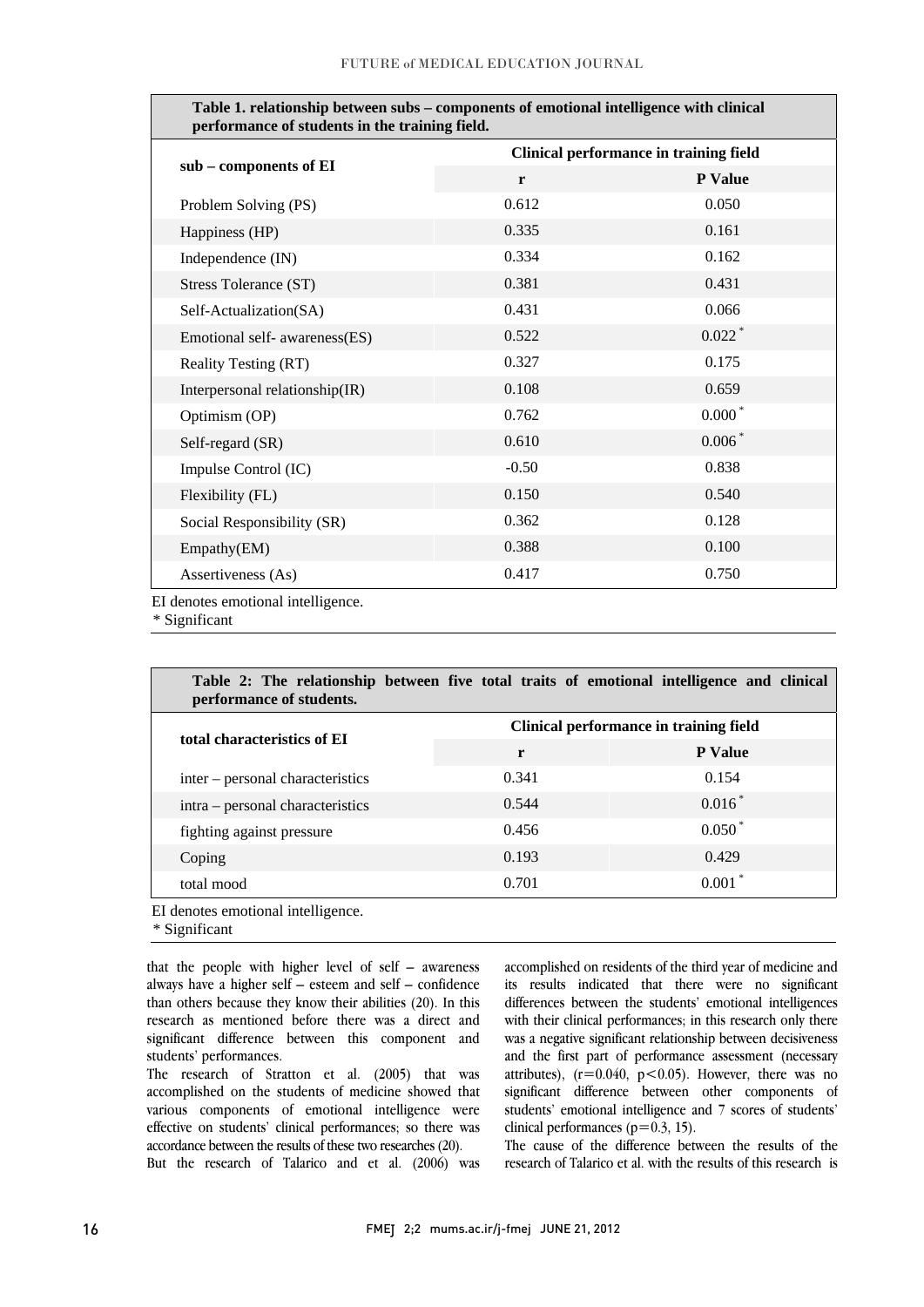the difference in the method of students' performance assessment. In this study, the trainers who were present in the hospital wards, accomplish assessment. Therefore, it is possible that the trainers' viewpoints, based on their judgeships about students and their current performances may have had no effect on changing their judgeships. In the other words, the "Halo Effect" that is observed in some of previous recognition of the students have affected their teachers' judgeships may have affected trainers' assessments.

reactiers judgesnips may have anected trainers assessments.<br>Based on the results of our research, there were significant and direct differences between the three general characteristic traits which means interpersonal traits (0.016) and total mood (0.001) with students' clinical performance in the training field.

 Therefore, the students who are better able to feel pleased with their lives, give pleasure to themselves and others, also be happy, and show good and comfortable sentiments in their workplace and in their pleasure time (happiness), and protect a positive attitude even in encountering with unluckiness, and this shows better and more hope to life, also positive view to daily life (optimism), eventually can have ability to look at life from a more perspicuous side and have successful clinical performance in training unit.

nave successtui clinical pertormance in training unit.<br>According to literature regarding stress tolerance and emotional intelligence, it was expected to find a significant relationship between performance and stress tolerance. It seems that in our study due to small sample size there was not any relation between these two components.

not any relation between these two components.<br>Samari and et al. (1386) reported a meaningful relationship between emotional intelligence and academic achievement. Amongst fifteen sub – components of emotional intelligence, there were significant relationships between awareness, empathy, and self – regard and assertiveness while the training field (12). The relationship of these components was also found in components such as independence, emotional selfour study.

accomplished on the students of nursing showed that, there were no significant relationship between the scores of emotional intelligence and the rate of the students' interests in the subjects' education courses and birthThe research of Namdar and et al. (2005) that was

 degree. So there was accordance between the results of these two researches (21).

 One of the limitations of this research was the control of variables such as individual differences, memory, incentive, performances because they were beyond researcher's and fatigue that are effective in the case of students' responsibility.

 In addition, the small number of the samples can be accounted for one of the infinations of this research.<br>According to this fact, that gestation and labor course in training field were offered to fifth semester students for the first time (control of delivery is not the educational objectives of this term); 5th and 6th semester students are in entrance students in the field of obstetrics, so examining on both 7th and 8th semester students was impossible at the same time. Therefore, there was not any possibility to accounted for one of the limitations of this research. the learning stage. Furthermore, there were not any January increase the sample size.

increase the sample size.<br>Nursing and Midwifery Schools are responsible for the training of nurses and midwives who can provide clinical services based on updated scientific knowledge. According to the results of this research, about "the effects of students' emotional intelligences on their clinical performance", during time and can be improved by education and utilization of reformation programs such as remedial techniques (14) it is necessary to be lugged in routine medical education to develop and enhance the physicians, midwives, and nurses' performances, patients' health, and because emotional intelligence and emotional skills grow the most important matter to extol patients' results.

#### **ACKNOWLEDGEMENT**

We gratefully acknowledge the assistance and support of sciences. We would also like to thank the students who research chancellor of Mashhad University of Medical generously gave their time to take part in this study. **Conflict of interest:** None declared.

j  $\overline{a}$ 

 financial support of Mashhad University of Medical Sciences. **Research Committee Approval:** This research was part of a project which was approved in the sixteenth session of the **Funding support:** This research has been conducted with Committee of Research in Education (code no. 44-88381).